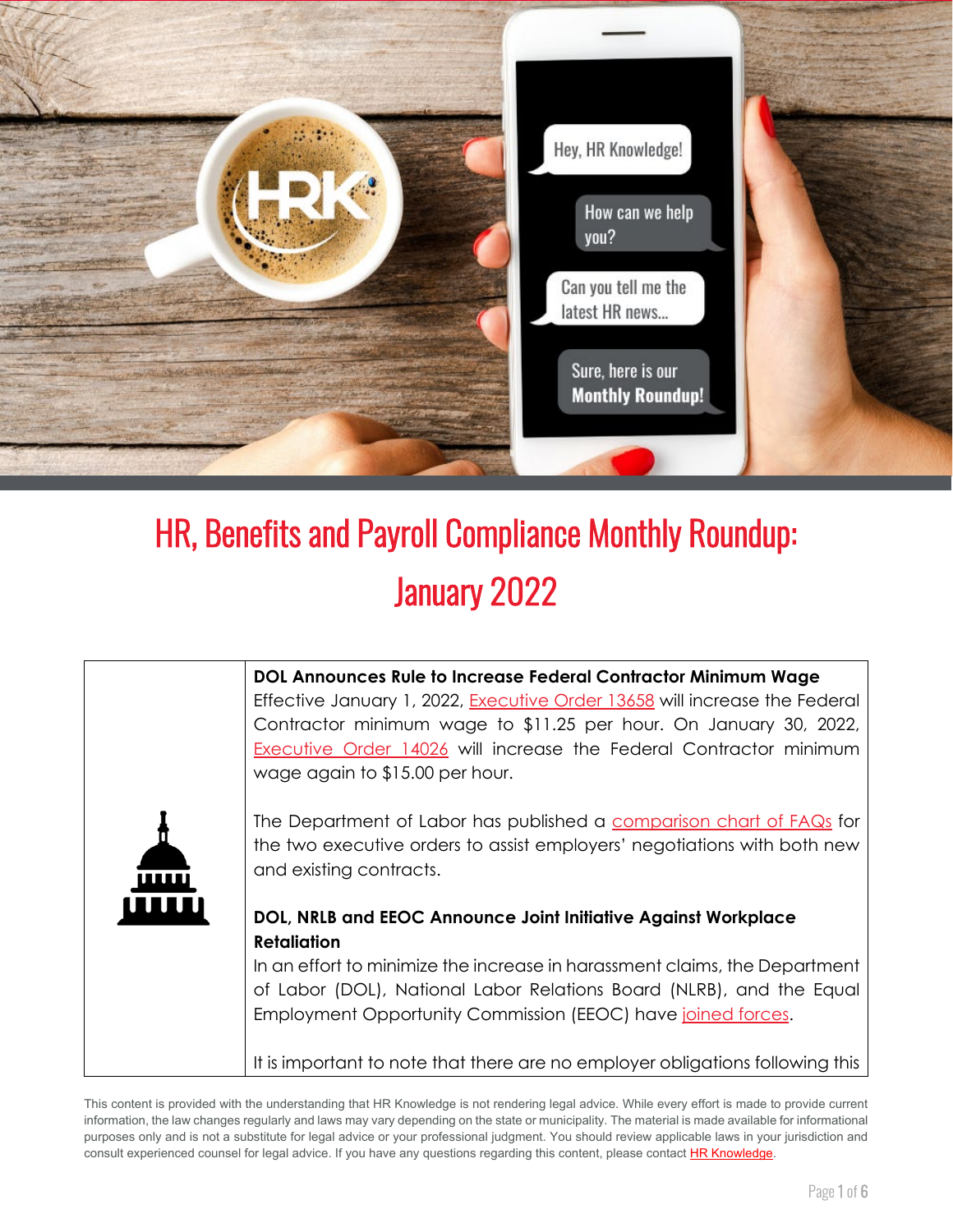

|                     | mandate. However, the following initiatives are being rolled out by the<br>participating agencies:                                                                                                                                                                                                                                                     |
|---------------------|--------------------------------------------------------------------------------------------------------------------------------------------------------------------------------------------------------------------------------------------------------------------------------------------------------------------------------------------------------|
|                     | Educating the public about worker rights and unlawful retaliation<br>$\bullet$<br>Initiating a virtual dialogue with employers, trade and business<br>$\bullet$<br>associations, labor organizations and civil rights groups about the<br>importance of employee anti-retaliation protections<br>Forcefully protecting workers from retaliatory acts   |
|                     | Alabama Law Requires Employers to Allow Religious and Medical                                                                                                                                                                                                                                                                                          |
| ★<br><b>ALABAMA</b> | <b>Exemptions to any Vaccine Mandate</b><br>The Alabama Department of Labor enacted Senate Bill 9 that requires AL<br>employers to exempt vaccination as a condition of employment for any<br>employee who completes and submits an exemption form. An employee<br>may apply for an exemption for a medical reason or a bona fide religious<br>reason. |
|                     | Employers who deny an employee's application must allow the employee<br>an appeal process. Senate Bill 9 establishes an emergency rule where the<br>employee can file an appeal with the appointed Administrative Law<br>Judge (ALJ).                                                                                                                  |
|                     | An employer may not terminate an employee whose request has been<br>denied until at least seven days have passed, or the appeal process has<br>concluded, if applicable. Any working time that an employee misses as a<br>result of this process shall be paid by the employer at the employee's<br>regular rate of pay.                               |
| ARIZONA             | Tucson, Arizona Passes Minimum and Living Wage Ordinance with<br><b>Reporting Pay, Wage Payment and Retaliation Provisions</b><br>Effective April 1, 2022, Proposition 206: The Tucson Minimum Wage Act will<br>move the city's minimum wage to \$13.00 per hour. The following increases<br>will take place as part of the Act:                       |
|                     | \$13.50 per hour on January 1, 2023<br>\$14.25 per hour on January 1, 2024<br>\$15.00 per hour by January 1, 2025                                                                                                                                                                                                                                      |
|                     | Eligible employees will include those who are working five or more hours<br>within the city's geographical area. All employers who operate within the                                                                                                                                                                                                  |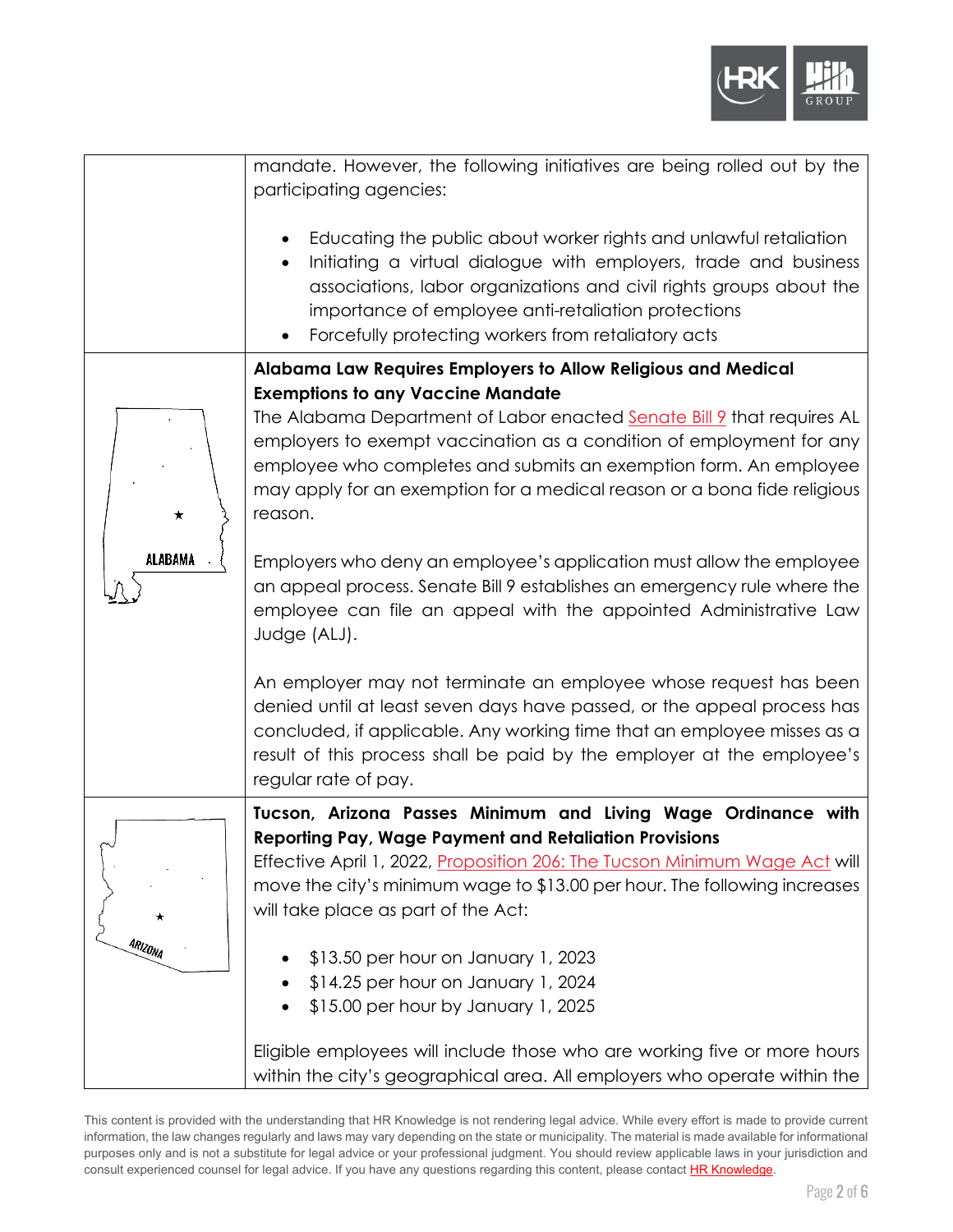

|                     | city's geographical limits will need to comply with the Act. State, federal,<br>and tribal entities are excluded from the Act.<br>The Act further clarifies the following additional wage and pay regulations:<br>Employers are prohibited from mandating their employees to<br>$\bullet$<br>receive wages on a payroll card.<br>Employers must ensure employees are receiving at least the<br>minimum hourly wage after all deductions have been accounted<br>for.<br>Employers averaging 26 or more employees must pay an<br>employee for a minimum of three hours if the employer engages<br>the employee to work. In addition, employers must pay an<br>employee for three hours if the employer cancels their shift with less<br>than 24 hours' notice.<br>Employees may file complaints of adverse action under the Act<br>within 90 days after the violation occurs. |
|---------------------|-----------------------------------------------------------------------------------------------------------------------------------------------------------------------------------------------------------------------------------------------------------------------------------------------------------------------------------------------------------------------------------------------------------------------------------------------------------------------------------------------------------------------------------------------------------------------------------------------------------------------------------------------------------------------------------------------------------------------------------------------------------------------------------------------------------------------------------------------------------------------------|
| <b>XXX CALIDANA</b> | <b>California Pay Data Reporting Approaching</b><br>In September 2020, California implemented the California Pay Data<br>Reporting legislation in an effort to reduce gender and racial pay gaps. It<br>is the time of year again where qualified employers subject to California Pay<br>Data Reporting need to file their employee pay data no later than March<br>31, 2022. To read our full summary, see our e-Alert: California Pay Data<br>Reporting Approaching.                                                                                                                                                                                                                                                                                                                                                                                                      |
| COLORADO            | Colorado Amends Minimum Wage, Overtime and Wage Payment Laws<br>Effective January 1, 2022, Colorado's Overtime and Minimum Pay<br>Standards (COMPS) will increase the state's minimum wage to \$12.56 per<br>hour, and \$9.54 per hour for tipped employees. COMPS Order 38 provides<br>the updated thresholds for overtime exemptions.<br>Colorado's Wage Protection Act has been amended to clarify that any<br>accrued, unused vacation time must be paid to an employee if they<br>separate from the company.                                                                                                                                                                                                                                                                                                                                                           |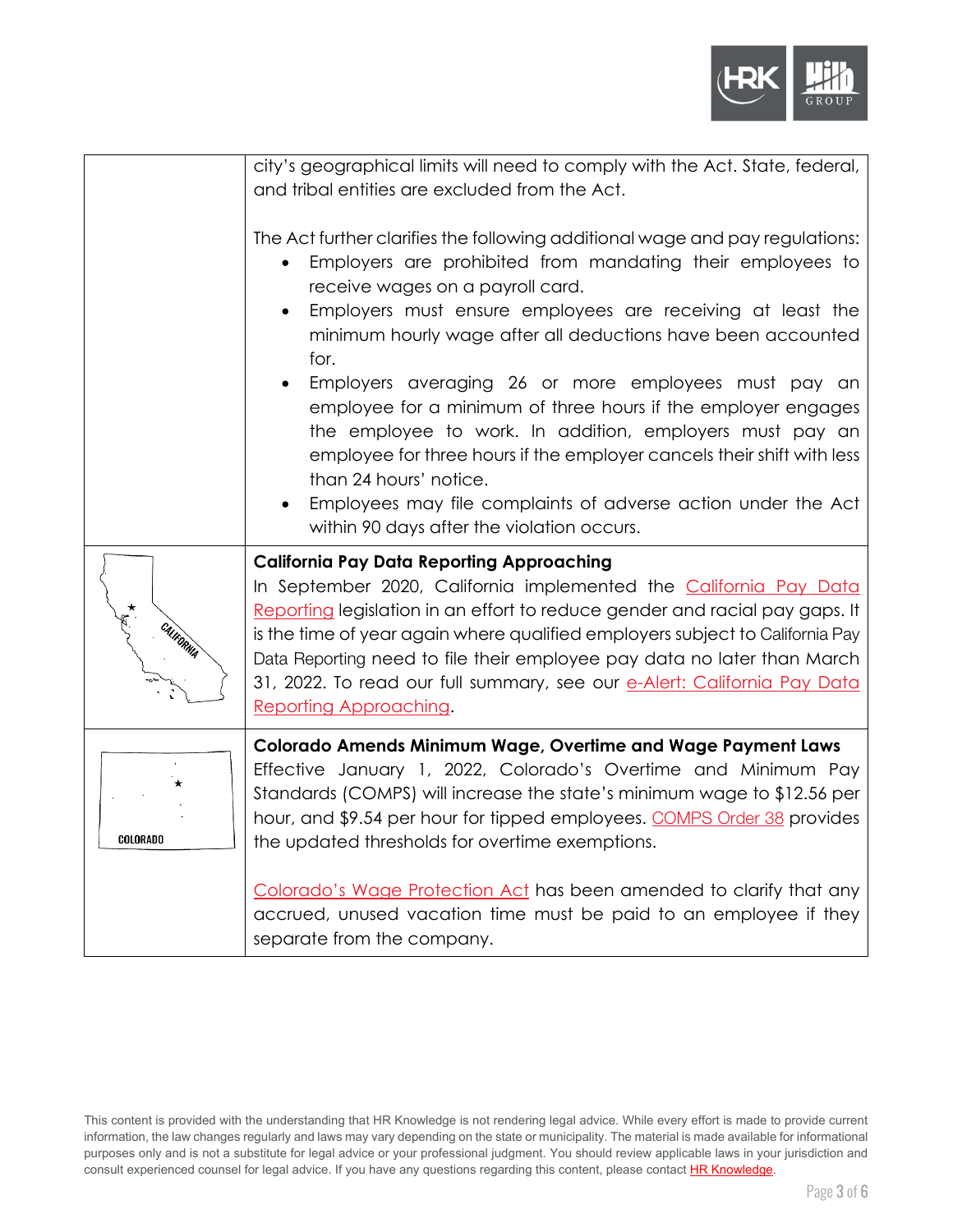

| WASHINGTON D.C.  | D.C. Passes COVID-19 Vaccination Leave, Extends Other COVID-19<br><b>Employee Leave</b><br>On November 18, 2021, Washington, D.C. passed the COVID Vaccination<br><b>Emergency Leave Amendment Act of 2021, which extends the public</b><br>health emergency leave available under the DC Family Medical Leave<br>Act and establishes new COVID-19 paid vaccine leave requirements until<br>February 16, 2022. Employers must provide up to two hours of paid leave<br>to obtain a COVID-19 vaccine for the employee or their child and 8 hours<br>to recover during the 24-hour period following the vaccine.<br>In addition, employees may take an additional 16 weeks of unpaid public<br>health emergency leave for COVID-19-related reasons through February<br>16, 2022.                                                                                                                                                                                                                                                                             |
|------------------|------------------------------------------------------------------------------------------------------------------------------------------------------------------------------------------------------------------------------------------------------------------------------------------------------------------------------------------------------------------------------------------------------------------------------------------------------------------------------------------------------------------------------------------------------------------------------------------------------------------------------------------------------------------------------------------------------------------------------------------------------------------------------------------------------------------------------------------------------------------------------------------------------------------------------------------------------------------------------------------------------------------------------------------------------------|
| <b>ILLINOIS</b>  | <b>Illinois Enacts Pay Data Reporting</b><br>Illinois enacted SB 1480 and SB 1847, which amended various laws<br>including the Illinois <b>Equal Pay Act.</b> On June 25, 2021, Governor Pritzker<br>signed SB 1847 into law, which further amended the Act ("Recent<br>Amendments"). To read our full summary, see our e-Alert: Illinois Pay Data<br>Reporting.<br>Illinois Governor Gives Employers Greater Authority to Impose COVID-19<br><b>Requirements as a Condition of Employment</b><br>Effective June 1, 2022, <i>Illinois Senate Bill 1169</i> will amend the <i>Illinois Health</i><br>Care Right of Conscience Act. The senate bill reminds the public of the<br>original intent of the Act; to protect medical practitioners from adverse<br>action if they refuse to perform a medical procedure due to ethical<br>conflict. The most common example of this is an abortion. The senate bill<br>clarifies that facilitating COVID-19 vaccinations to those who do not wish<br>to receive one does not fall under this context of the bill. |
| <b>IOWA</b><br>★ | <b>Iowa Requires Exemptions from Employer Vaccine Mandates</b><br>Employers operating in the state of lowa are starting to mandate COVID-<br>19 vaccinations as a condition of employment; in response, the state<br>passed House File 902 on October 29, 2021 requiring employers to allow<br>employees to apply for a medical or religious exemption. And further, if an<br>employee is dismissed from their position because they have failed to<br>this condition of employment,<br>comply with<br>the<br>employee's<br>unemployment benefits will not be affected.                                                                                                                                                                                                                                                                                                                                                                                                                                                                                    |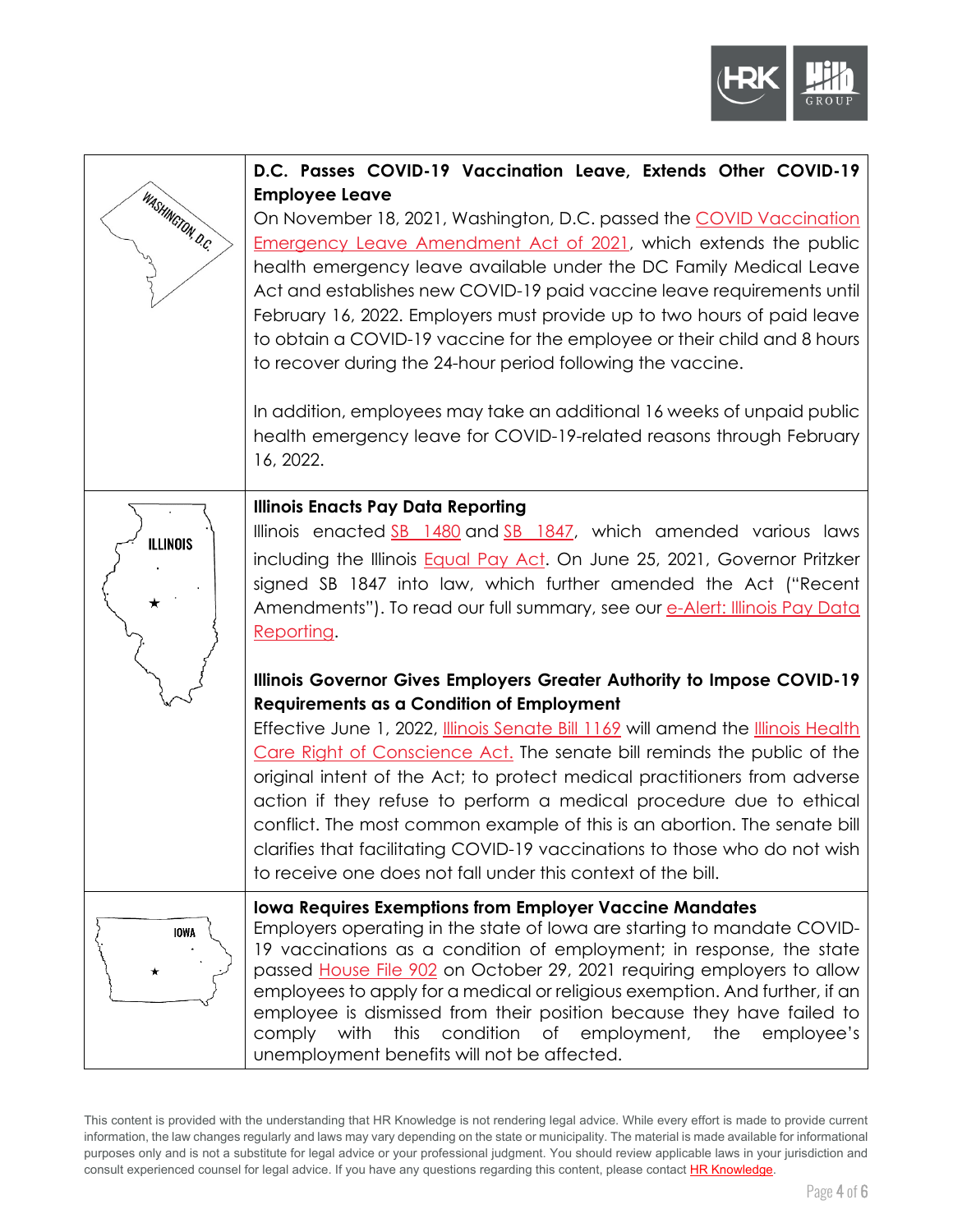